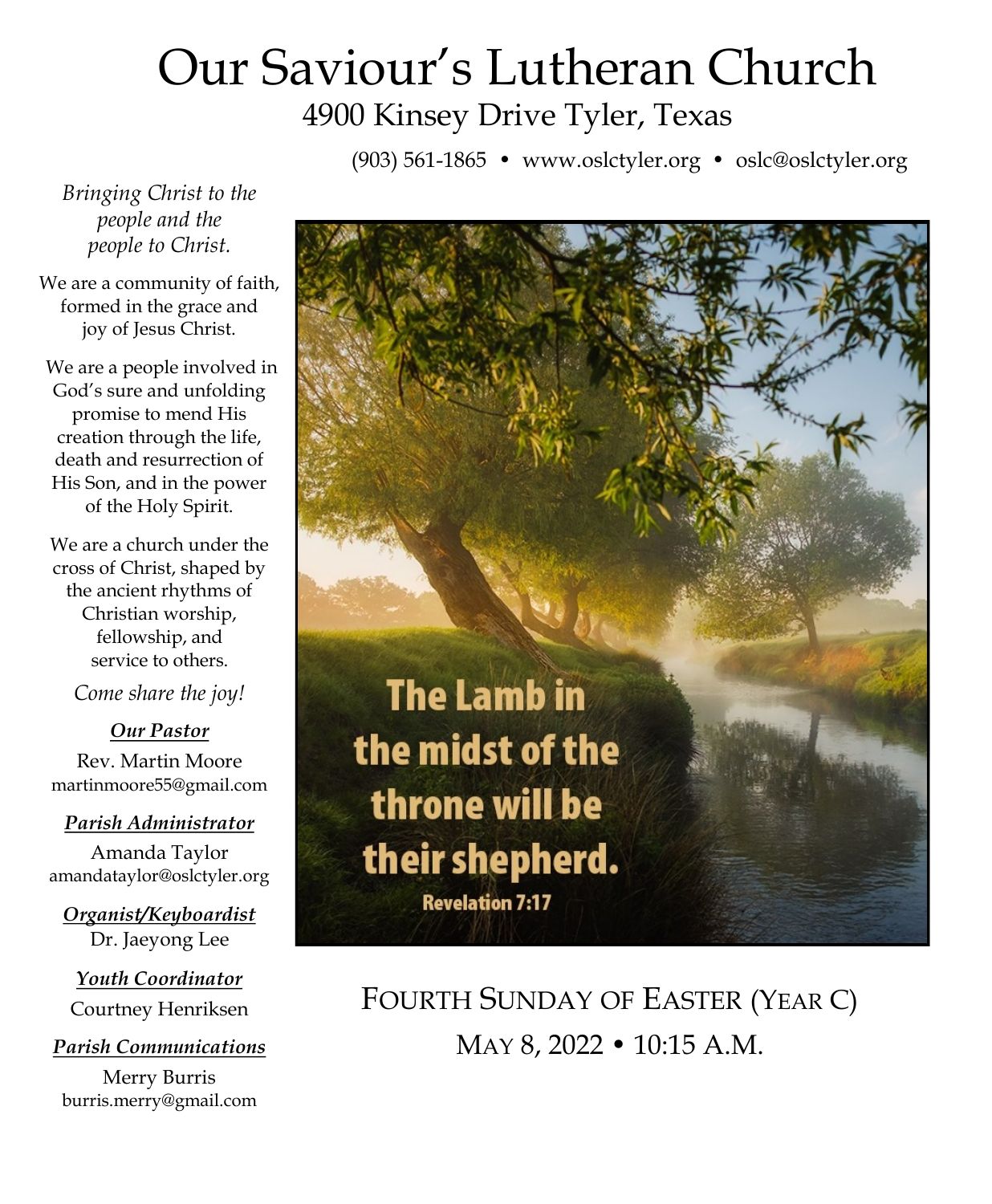

#### **Our Members, Guests and Visitors**

We are all on a journey of faith; God does not expect us to make the journey alone. Please contact us if we can be of help in any way. Pastor Martin Moore: 979-551-6222 • martinmoore55@gmail.com Our Office Hours are Monday through Thursday, 10:00 a.m. until 2:00 p.m. Office: 903-561-1865 • amandataylor@oslctyler.org

**Prelude -** Dr. Jaeyong Lee

### **Welcome to Our Saviour's**

It is a pleasure to worship together. If you are a newcomer, have a prayer request, or would like to receive a call or visit from Pastor Martin, please fill out the yellow card on the back of each pew. Information on our core beliefs, structure and mission is available at the Welcome Table and on our website.

• We practice open communion. All who are baptized and desire to share in the Body and Blood of our Lord are welcome. We begin communing children in 5th grade and offer a communion class to prepare them to receive this Sacrament.

> **CHILDREN'S SONG ~** "RISE AND SHINE" Rise and shine And give God the glory, glory Rise and shine And give God the glory, glory Rise and shine And give God the glory, glory Children of the Lord

#### **CHILDREN'S SERMON**

*Please stand (in body or in spirit)*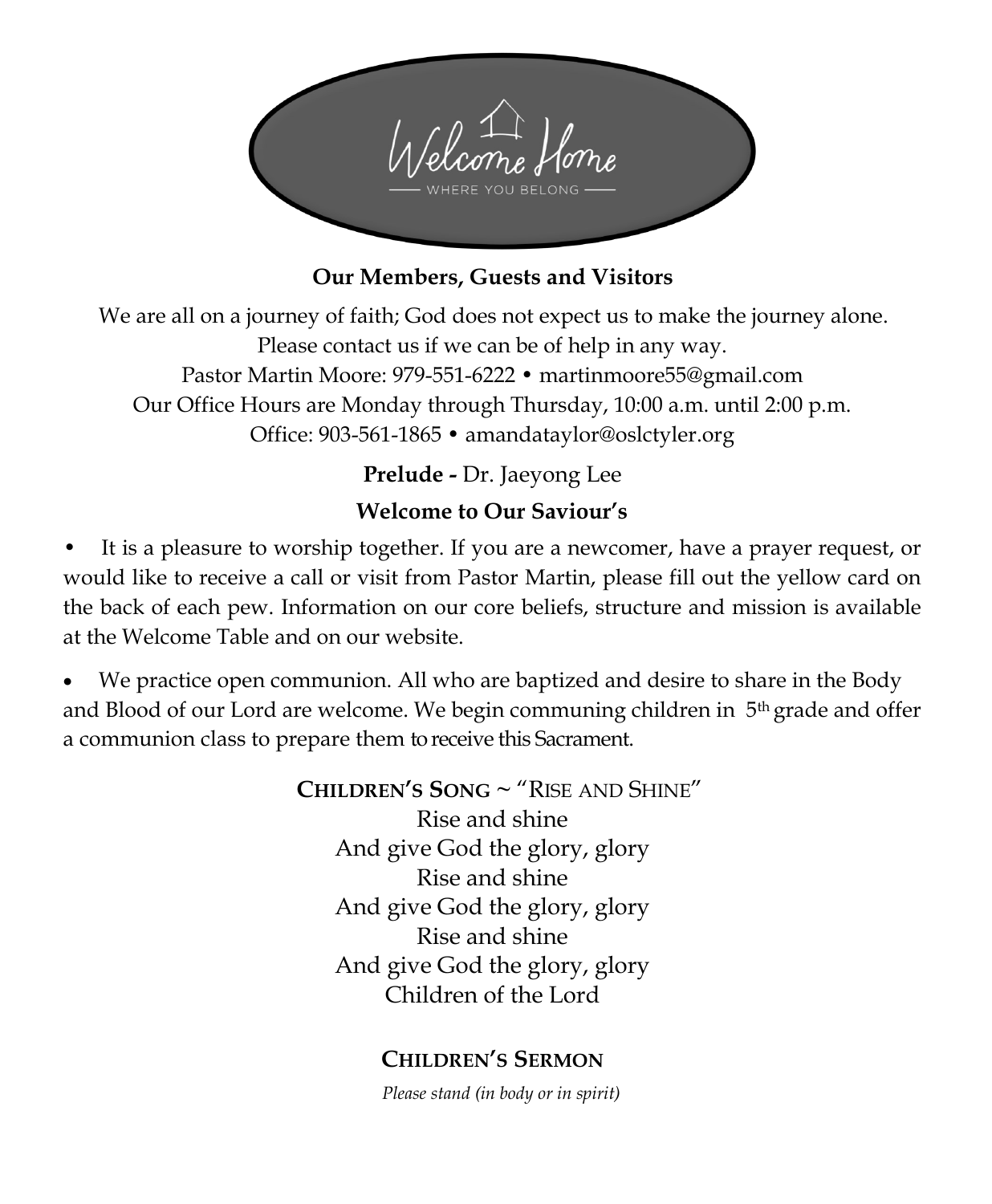### **PROCESSIONAL HYMN ~** "HOW GREAT IS OUR GOD"

The splendor of the King, clothed in majesty; Let all the earth rejoice, all the earth rejoice. He wraps himself in light And darkness tries to hide, And trembles at His voice, And trembles at His voice.

#### *Chorus: How great is our God! Sing with me: How great is our God! And all will see: How great, how great, is our God.*

Age to age He stands and time is in His hands; Beginning and The End, Beginning and The End. The Godhead, three in one, Father, Spirit, Son, The Lion and the Lamb, The Lion and the Lamb. *Chorus*

Name above all names, You are worthy of all praise, And my heart will sing: How great is our God. Name above all names, You are worthy of all praise, And my heart will sing: How great, how great, is our God *Chorus*

# **WORDS OF CONFESSION AND FORGIVENESS**

*As the Pastor says the Invocation, the Sign of the Cross may be made in remembrance of our baptisms.* 

P: In the name of the Father, and of the  $\mathbb F$  Son, and of the Holy Spirit.

# **C: Amen**

P: Almighty God, to whom all hearts are open, all desires known, and from whom no secrets are hid: Cleanse the thoughts of our hearts by the inspiration of your Holy Spirit, that we may perfectly love you and worthily magnify your holy name, through Jesus Christ our Lord.

# **C: Amen**

P: If we say we have no sin, we deceive ourselves, and the truth is not in us. But if we confess our sins, God who is faithful and just will forgive our sins and cleanse us from all unrighteousness.

*Silence for reflection and self-examination.*

- P: Most merciful God,
- **C: We confess that we are in bondage to sin and cannot free ourselves. We have sinned against you in thought, word, and deed, by what we have done and by what we have left undone. We have not loved you with our whole heart; we have not loved our neighbors as ourselves. For the sake of your Son, Jesus Christ, have mercy on us. Forgive us, renew us, and lead us, so that we may delight in your will and walk in your ways, to the glory of your holy name.Amen**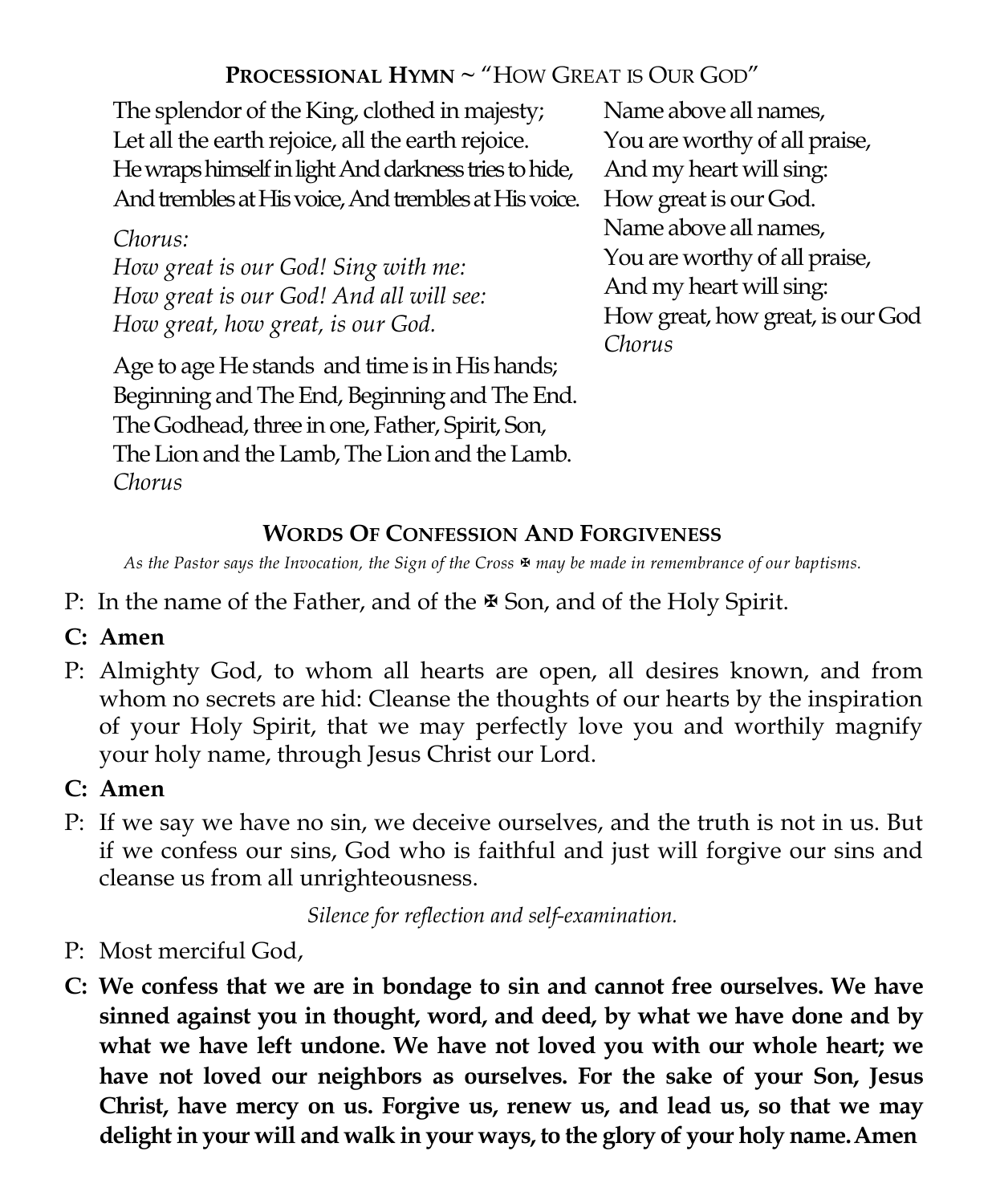- P: Almighty God, in his mercy, has given his Son to die for us and, for his sake, forgives us all our sins. In the name of Jesus Christ, and by his authority, I therefore declare to you the entire forgiveness of all your sins, in the name of the Father, and of the  $\mathbb F$  Son, and of the Holy Spirit.
- **C: Amen**

# **GREETING**

P: The grace of our Lord Jesus Christ, the love of God, and the communion of the Holy Spirit be with you all.

**C: And also with you.**

### **KYRIE**

- A: In peace, let us pray to the Lord.
- **C: Lord, have mercy.**
- A: For the peace from above, and for our salvation, let us pray to the Lord.
- **C: Lord, have mercy.**
- A: For the peace of the whole world, for the well-being of the Church of God, and for the unity of all, let us pray to the Lord.
- **C: Lord, have mercy.**
- A: For this holy house, and for all who offer here their worship and praise, let us pray to the Lord.
- **C: Lord, have mercy.**
- A: Help, save, comfort, and defend us, gracious Lord.
- **C: Amen**

**HYMN OF PRAISE**  $\sim$  "This is the Feast" *(LBW p. 81)* 

| This is the feast of victory for our God.              | Sing with all the people of God and       |
|--------------------------------------------------------|-------------------------------------------|
| Alleluia.                                              | join in the hymn of all creation:         |
| Worthy is Christ, the Lamb who was                     | Blessing and honor and glory and          |
| slain, whose blood set us free to be                   | might be to God and the Lamb              |
| people of God.                                         | forever. Amen                             |
| Power and riches and wisdom and                        | This is the feast of victory for our God, |
| strength and honor and blessing                        | for the Lamb who was slain has            |
| and glory are His.                                     | begun his reign.                          |
| This is the feast of victory for our God.<br>Alleluia. | Alleluia. Alleluia.                       |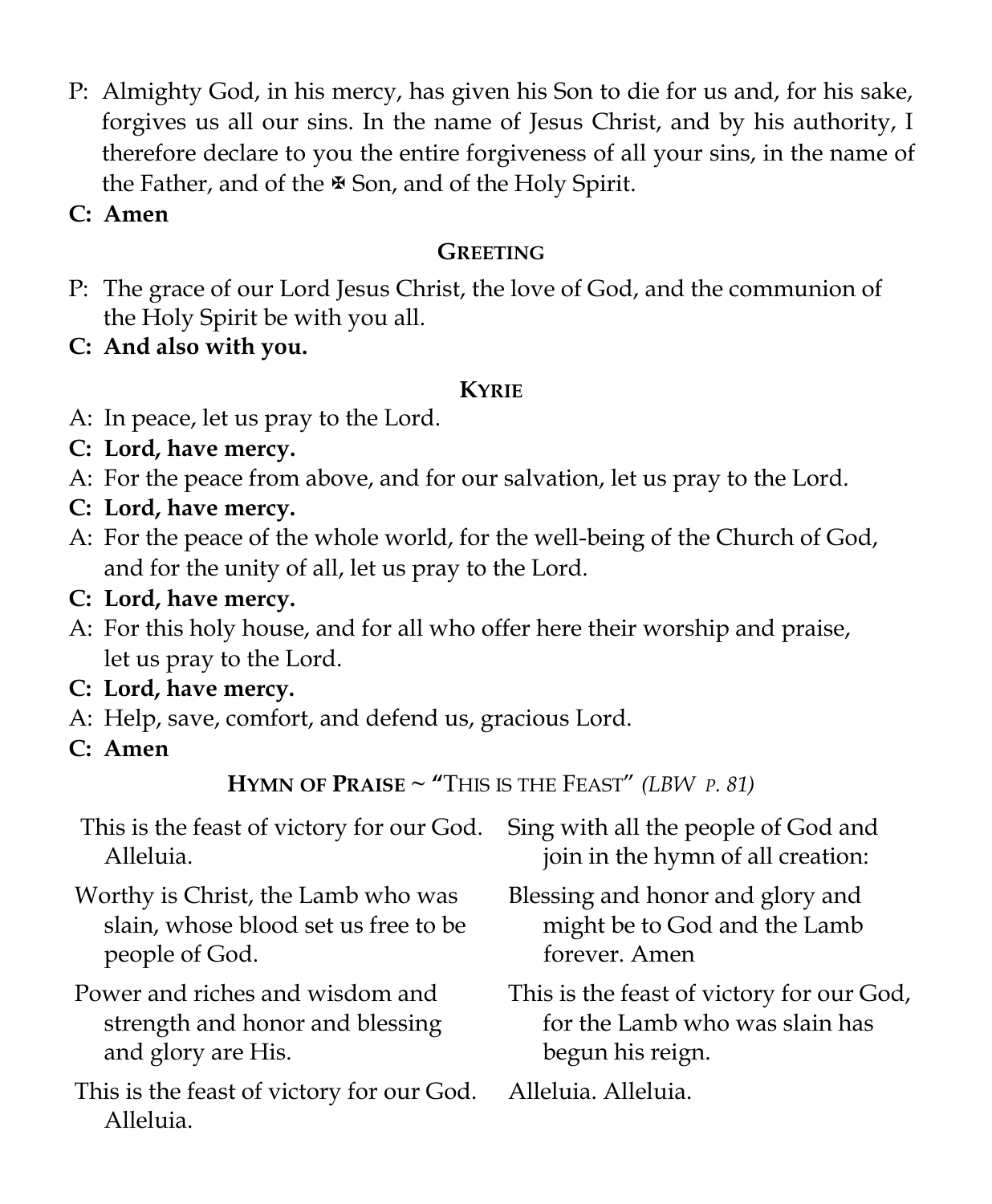#### **PRAYER OF THE DAY**

P: The Lord be with you.

#### **C: And also with you.**

P: Almighty God, you show those in error the light of your truth, that they may return into the way of righteousness. Grant to all that are admitted into fellowship with Christ the power to avoid all things that are contrary to the faith and to follow you according to the will of your Son, Jesus Christ, our Lord, who lives and reigns with you and the Holy Spirit, one God, now and forever. Amen

#### **C: Amen**

*Please be seated*

#### **The Service Of The Word**

#### **FIRST READING**

#### Acts 20:17-35

R: 17Now from Miletus {Paul} sent to Ephesus and called the elders of the church to come to him. 18And when they came to him, he said to them: "You your selves know how I lived among you the whole time from the first day that I set foot in Asia, <sup>19</sup>serving the Lord with all humility and with tears and with trials that happened to me through the plots of the Jews; 20how I did not shrink from declaring to you anything that was profitable, and teaching you in public and from house to house, 21testifying both to Jews and to Greeks of repentance toward God and of faith in our Lord Jesus Christ. 22And now, behold, I am going to Jerusalem, constrained by the Spirit, not knowing what will happen to me there, <sup>23</sup> except that the Holy Spirit testifies to me in every city that imprisonment and afflictions await me. 24But I do not account my life of any value nor as precious to myself, if only I may finish my course and the ministry that I received from the Lord Jesus, to testify to the gospel of the grace of God. 25And now, behold, I know that none of you among whom I have gone about proclaiming the kingdom will see my face again. <sup>26</sup>Therefore I testify to you this day that I am innocent of the blood of all, 27for I did not shrink from declaring to you the whole counsel of God. 28Pay careful attention to yourselves and to all the flock, in which the Holy Spirit has made you overseers, to care for the church of God, which he obtained with his own blood. 29I know that after my departure fierce wolves will come in among you, not sparing the flock; 30and from among your own selves will arise men speaking twisted things, to draw away the disciples after them. 31Therefore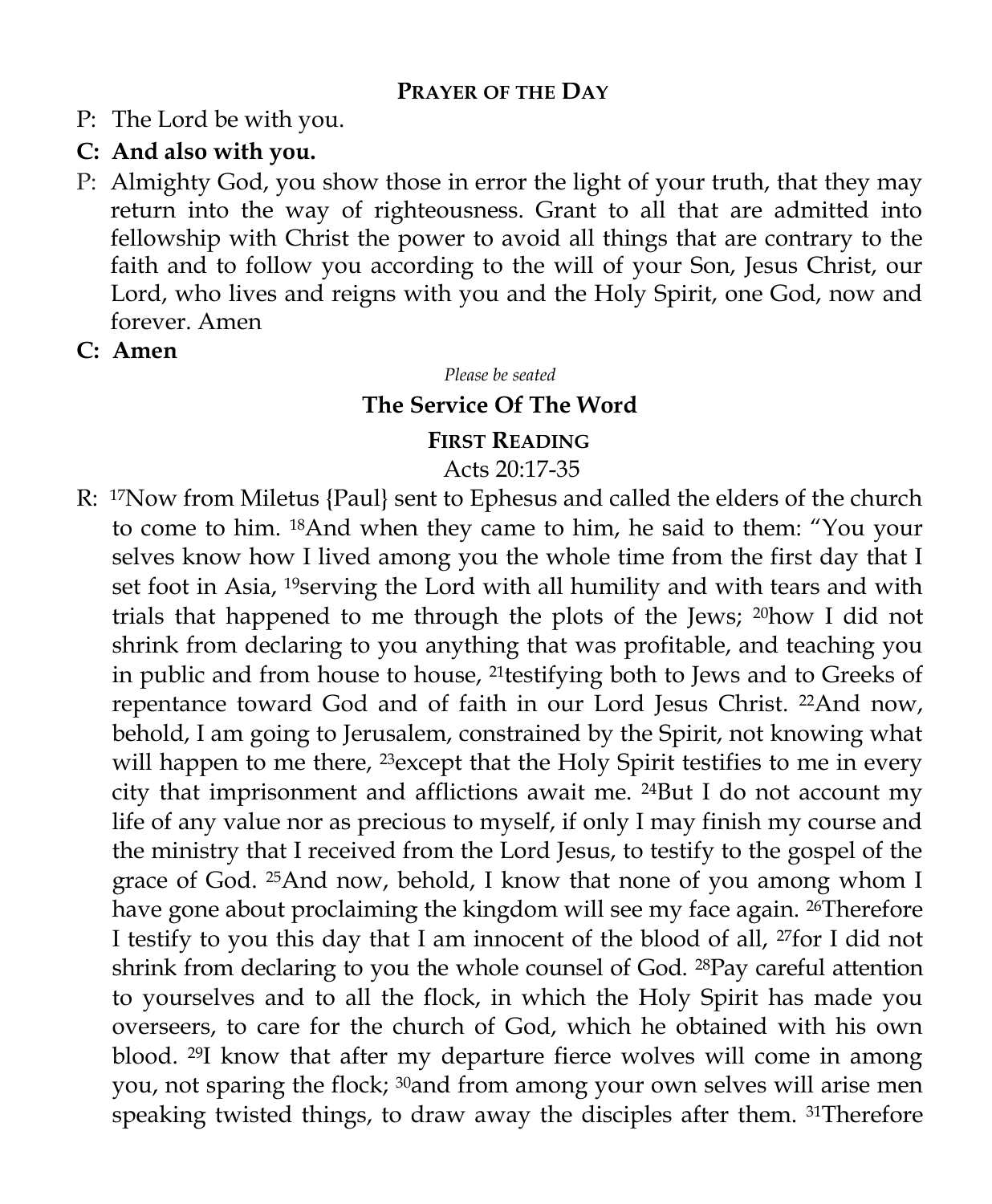be alert, remembering that for three years I did not cease night or day to admonish every one with tears. 32And now I commend you to God and to the word of his grace, which is able to build you up and to give you the inheritance among all those who are sanctified. 33I coveted no one's silver or gold or apparel. 34You yourselves know that these hands ministered to my necessities and to those who were with me. 35In all things I have shown you that by working hard in this way we must help the weak and remember the words of the Lord Jesus, how he himself said, 'It is more blessed to give than to receive<sup>"</sup>

**C: Thanks be to God!**

#### **PSALMODY**

### PSALM 23

- R: 1The Lord is my shepherd; I shall not be in want.
- **C: 2He makes me lie down in green pastures and leads me beside still waters.**
- R: 3He revives my soul and guides me along right pathways for his name's sake.
- **C: 4Though I walk through the valley of the shadow of death, I shall fear no evil; for you are with me; your rod and your staff, they comfort me.**
- R: 5You spread a table before me in the presence of those who trouble me; you have anointed my head with oil, and my cup is running over.
- **C: 6Surely your goodness and mercy shall follow me all the days of my life, and I will dwell in the house of the Lord forever.**

### **SECOND READING**

### REVELATION 7:9-17

R: <sup>9</sup>After this I looked, and behold, a great multitude that no one could number, from every nation, from all tribes and peoples and languages, standing before the throne and before the Lamb, clothed in white robes, with palm branches in their hands, <sup>10</sup>and crying out with a loud voice, "Salvation belongs to our God who sits on the throne, and to the Lamb!" 11And all the angels were standing around the throne and around the elders and the four living creatures, and they fell on their faces before the throne and worshiped God, <sup>12</sup>saying, "Amen! Blessing and glory and wisdom and thanksgiving and honor and power and might be to our God forever and ever! Amen." 13Then one of the elders addressed me, saying, "Who are these, clothed in white robes, and from where have they come?" 14I said to him, "Sir, you know." And he said to me, "These are the ones coming out of the great tribulation. They have washed their robes and made them white in the blood of the Lamb. 15There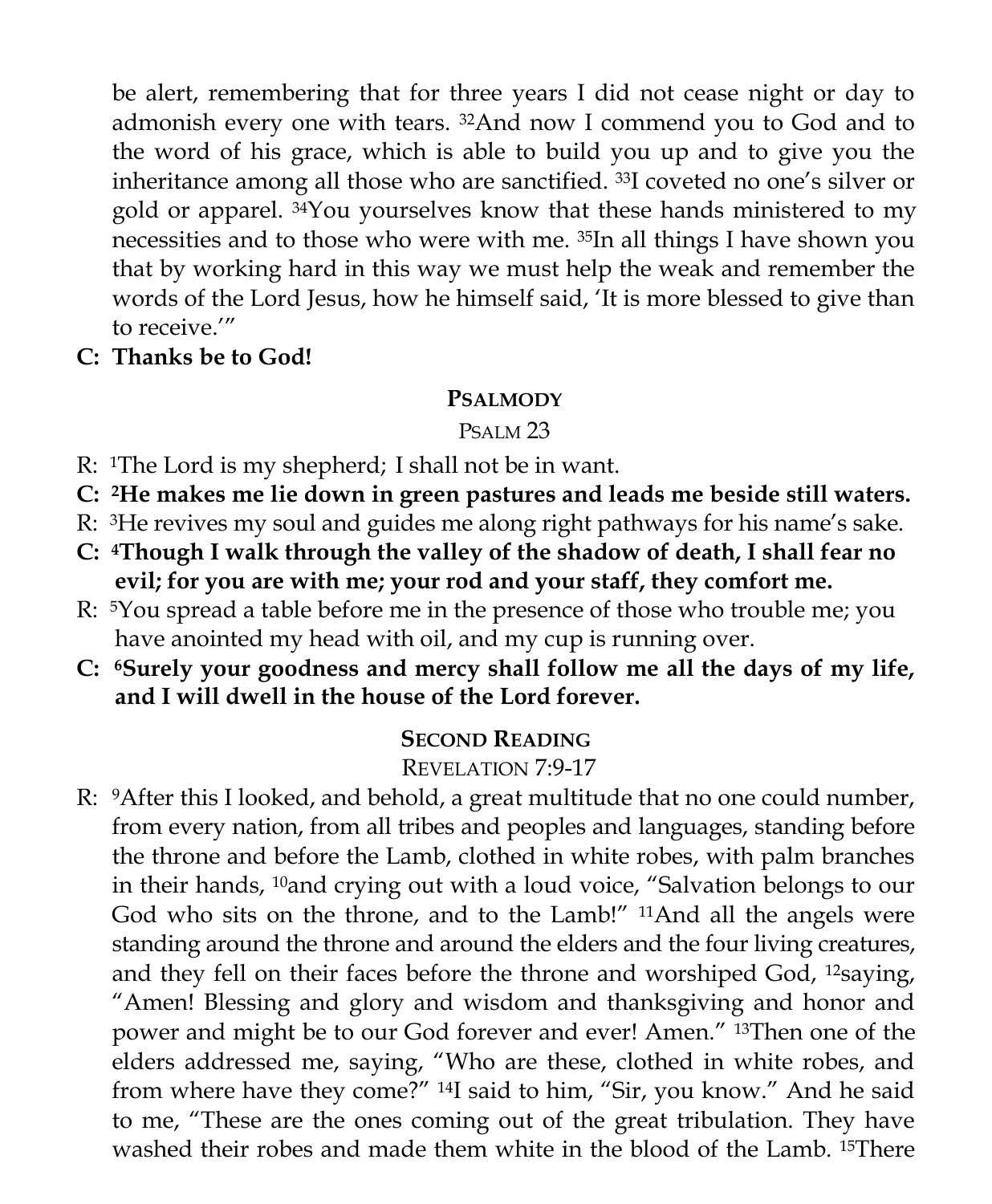fore they are before the throne of God, and serve him day and night in his temple; and he who sits on the throne will shelter them with his presence. <sup>16</sup>They shall hunger no more, neither thirst anymore; the sun shall not strike them, nor any scorching heat. 17For the Lamb in the midst of the throne will be their shepherd, and he will guide them to springs of living water, and God will wipe away every tear from their eyes."

- R: This is the Word of the Lord!
- **C: Thanks be to God.**

### **GOSPEL CANTICLE ~** "THY WORD"

**Thy Word is a lamp unto my feet and a light unto my path. Thy Word is a lamp unto my feet and a light unto my path. Thy Word is a lamp unto my feet and a light unto my path. ... and a light unto my path.**

#### **THE HOLY GOSPEL**

- P: The Holy Gospel according to John the 10th Chapter.
- **C: Glory to you, O Lord.**

John 10:22-30

- P: The Gospel of the Lord.
- **C: Praise to You, O Christ.**

*Please be seated*

#### **SERMON ~ REV. MARK BRAATEN**

#### CONTINUING EASTERN

Please stand (in body or in spirit)

#### **HYMN OF THE DAY ~** "CHRIST IS RISEN, ALLELUIA!" *(LBW #131)*

Christ is risen! Alleluia! Risen our victorious head! Sing his praises! Alleluia! Christ is risen from the dead! Gratefully our hearts adore him As his light once more appears; Bowing down in joy before him, Rising up from griefs and tears.

*Refrain Christ is risen! Alleluia! Risen our victorious head! Sing his praises! Alleluia! Christ is risen from the dead!*

Continue to Next Page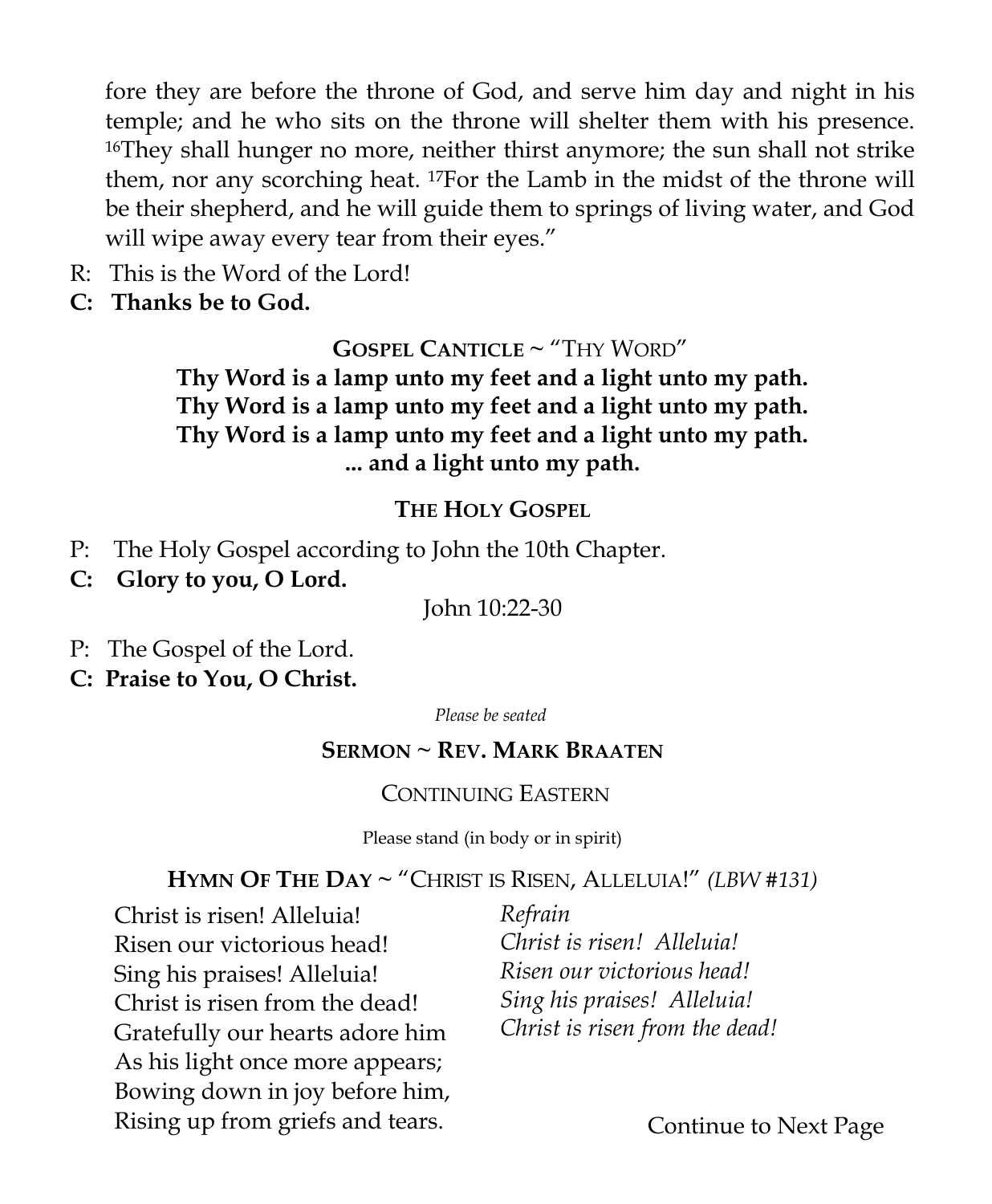Christ is risen! All the sadness Of our Lenten fast is o'er, Through open gates of gladness He returns to life once more; Death and hell before him bending See him rise, the victor now. Angels on his steps attending. Glory round his wounded brow.

*Refrain Christ is risen! Alleluia! Risen our victorious head! Sing his praises! Alleluia! Christ is risen from the dead!*

Christ is risen! All the sorrow That last evening round him lay Now has found a glorious morrow In the rising of today. See the grave its first fruits giving, Springing up from holy ground. He was dead, but now is living; He was lost, but he is found! *Refrain*

Christ is risen! Hence-forth never Death or hell shall us enthrall; Be we Christ's, in him forever We have triumphed over all. All the doubting and dejection Of our trembling hearts have ceased. Hail the day of resurrection! Let us rise and keep the feast. *Refrain*

#### **THE NICENE CREED**

**We believe in one God, the Father, the Almighty, maker of heaven and earth, of all that is seen and unseen.**

**We believe in one Lord, Jesus Christ, the only Son of God, eternally begotten of the Father, God from God, Light from Light, true God from true God, begotten, not made, of one Being with the Father. Through him all things were made. For us and for our salvation he came down from heaven; by the power of the Holy Spirit he became incarnate from the virgin Mary, and was made man. For our sake he was crucified under Pontius Pilate; he suffered death and was buried. On the third day he rose again in accordance with the Scriptures; he ascended into heaven and is seated at the right hand of the Father. He will come again in glory to judge the living and the dead, and his kingdom will have no end.**

**We believe in the Holy Spirit, the Lord, the giver of life, who proceeds from the Father and the Son. With the Father and the Son he is worshiped and glorified. He has spoken through the prophets. We believe in one holy catholic and apostolic Church. We acknowledge one Baptism for the forgiveness of sins. We look for the resurrection of the dead and the life of the world to come. Amen**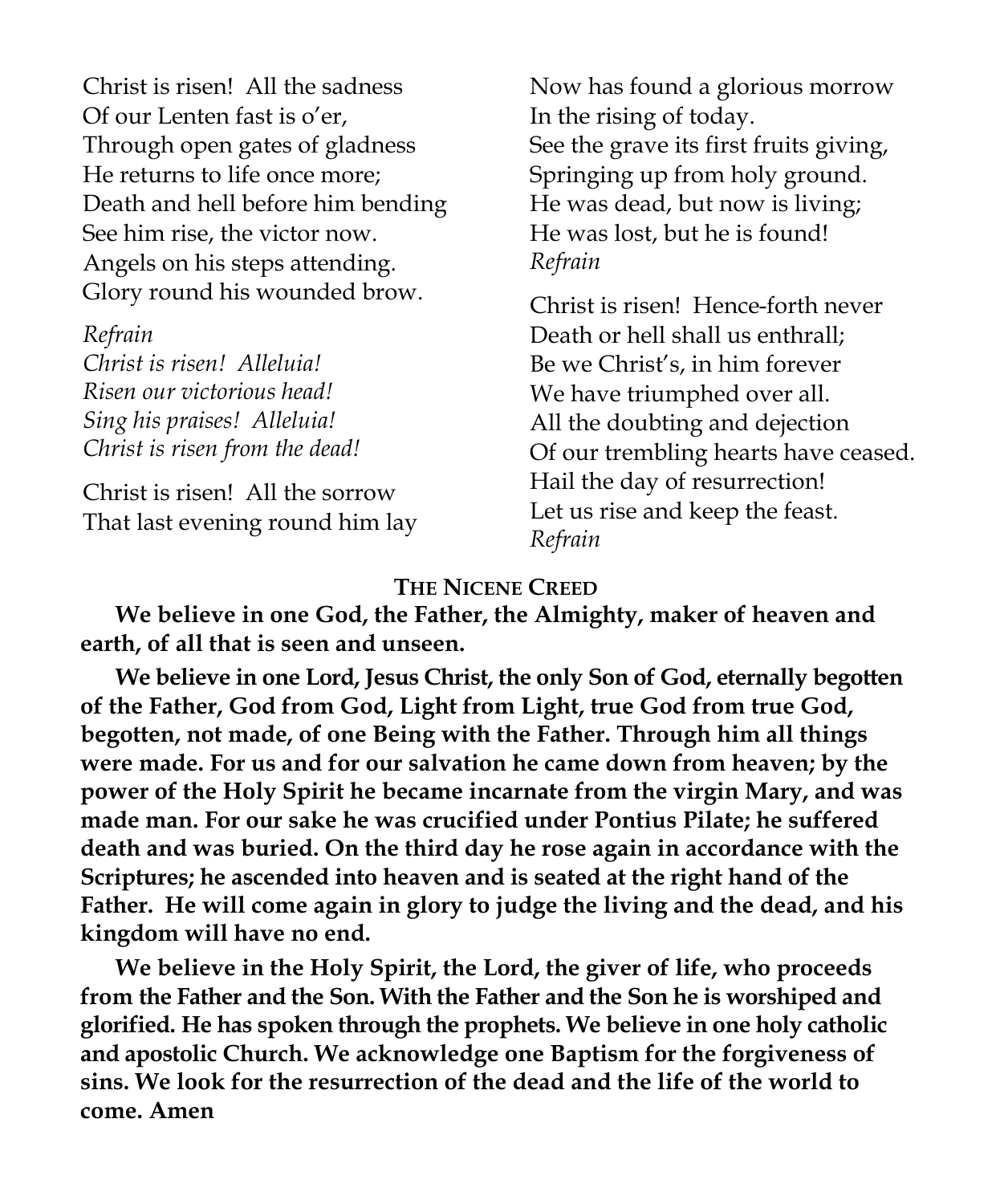### **THE PRAYERS OF THE CHURCH**

P: Confident in God's steadfast love through Jesus Christ and guided by the Holy Spirit, let us pray for the whole people of God in Christ Jesus, and for all people according to their needs.

*After each portion of the prayers:*

P: Lord, in your mercy,

### **C: Hear our prayer.**

*The prayers conclude:*

- P: Into your hands, O Lord, we commend all for whom we pray, trusting in your mercy; through your Son, Jesus Christ our Lord.
- **C: Amen**

*Please be seated*

### **OFFERING & OFFERTORY MUSIC**

*Please stand (in body or in spirit)*

**THE DOXOLOGY** *~* "PRAISE GOD, FROM WHOM ALL BLESSINGS FLOW *(LBW #565)*  **Praise God, from whom all blessings flow; Praise him, all creatures here below; Praise him above, ye heav'nly host; Praise Father, Son, and Holy Ghost.**

### **POST OFFERTORY PRAYER**

- P: Let us pray. Merciful Father,
- **C: We offer with joy and thanksgiving what you have first given us—our vocations, our time, our possessions—all signs of your gracious love. Receive them for the sake of him who offered himself for us, Jesus Christ our Lord. Amen**

*Please remain standing* 

# **The Holy Meal THE SHARING OF THE PEACE**

- P: The peace of the Lord be with you always.
- **C: And also with you.**

Ever since that hour when, in the celebration of the first Supper on the night when he was betrayed, Jesus Christ, the incarnate Word of the Father, as at once the High Priest and the Lamb of God who takes away the sin of the world, distributed his true body and blood to his circle of disciples under bread and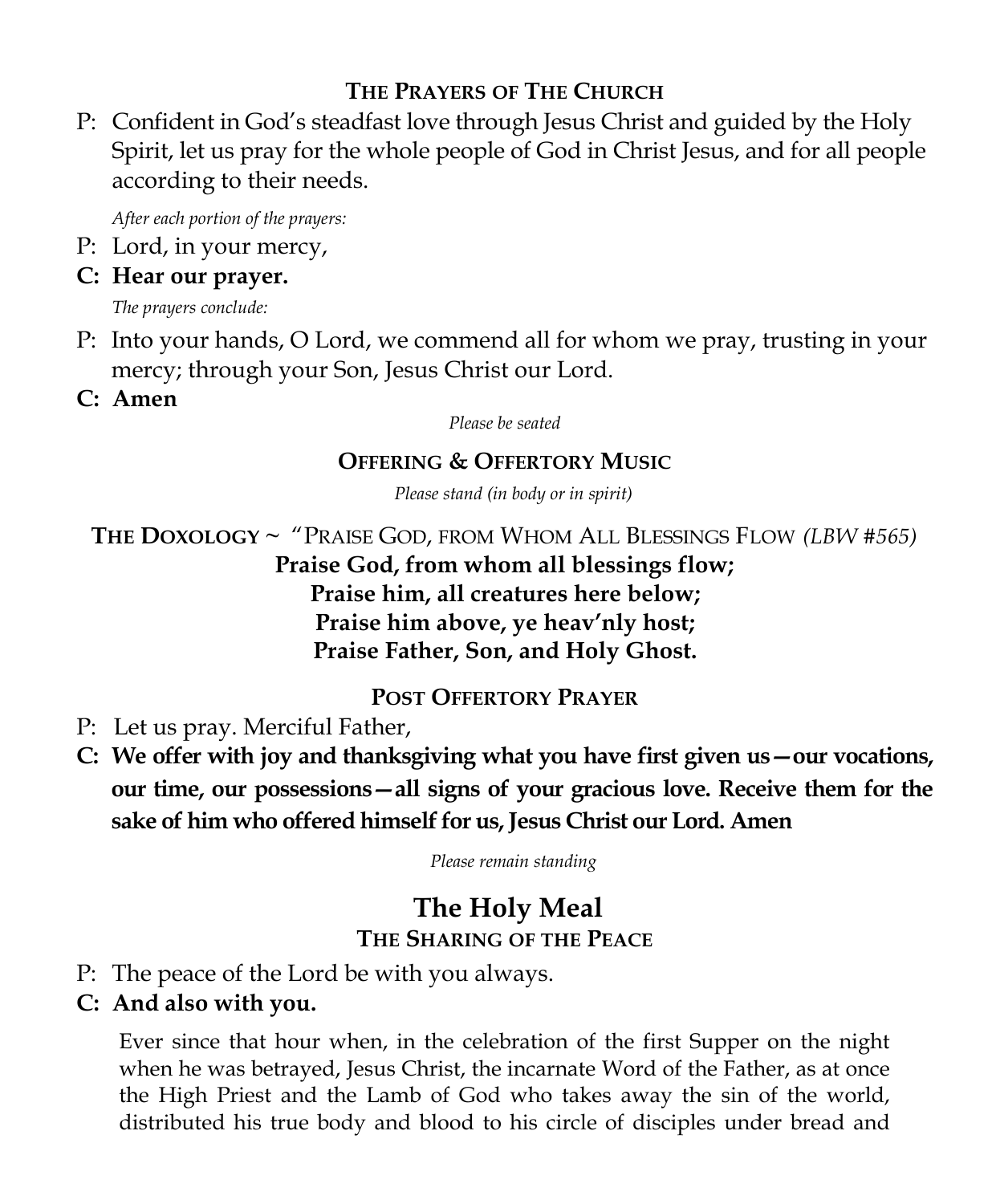wine, thereby making them members of his body and bestowing on them forgiveness of sins along with life and salvation, the heart of the church has been beating in the Lord's Supper. -Hermann Sasse

### **THE GREAT THANKSGIVING ~** *P. 88 LBW*

- P: The Lord be with you. **C: And also with you.**
	-

- 
- P: Lift up your hearts. **C: We lift them up to the Lord.**
- P: Let us give thanks to the Lord our God. **C: It is right to give him thanks and praise.**
- P: But chiefly are we bound to praise you for the glorious resurrection of your Son, Jesus Christ, our Lord. For He is the very Paschal Lamb, who was offered for us, and has taken away the sin of the world; who by His death has destroyed death, and by his rising to life again, has restored to us everlasting life. Therefore with Angels and Archangels, and with all of the company of heaven, we laud and magnify Your glorious name; evermore praising You and saying:
- **C: Holy, holy, holy Lord, Lord God of pow'r and might: Heaven and earth are full of your glory. Hosanna in the highest. Blessed is he who comes in the name of the Lord. Hosanna in the highest.**
- P: Therefore, gracious Father, with this bread and cup we remember the life our Lord offered for us. And, believing the witness of His resurrection, we await His coming in power to share with us the great and promised feast.
- **C**: **Amen. Come, Lord Jesus.**
- P: Send now, we pray, your Holy Spirit, the spirit of our Lord and of His resurrection, that we who receive the Lord's body and blood may live to the praise of your glory and receive our inheritance with all your saints in light.
- **C: Amen. Come, Holy Spirit.**
- P: In the night in which He was betrayed, our Lord Jesus took bread, and gave thanks, broke it, and gave it to His disciples, saying, 'Take and eat; this is my body, given for you. Do this for the remembrance of me.'

Again, after supper, He took the cup, gave thanks, and gave it for all to drink, saying, 'This cup is the new covenant in my blood, shed for you and for all people for the forgiveness of sin. Do this for the remembrance of me.'

P: Lord, remember us in your kingdom and teach us to pray: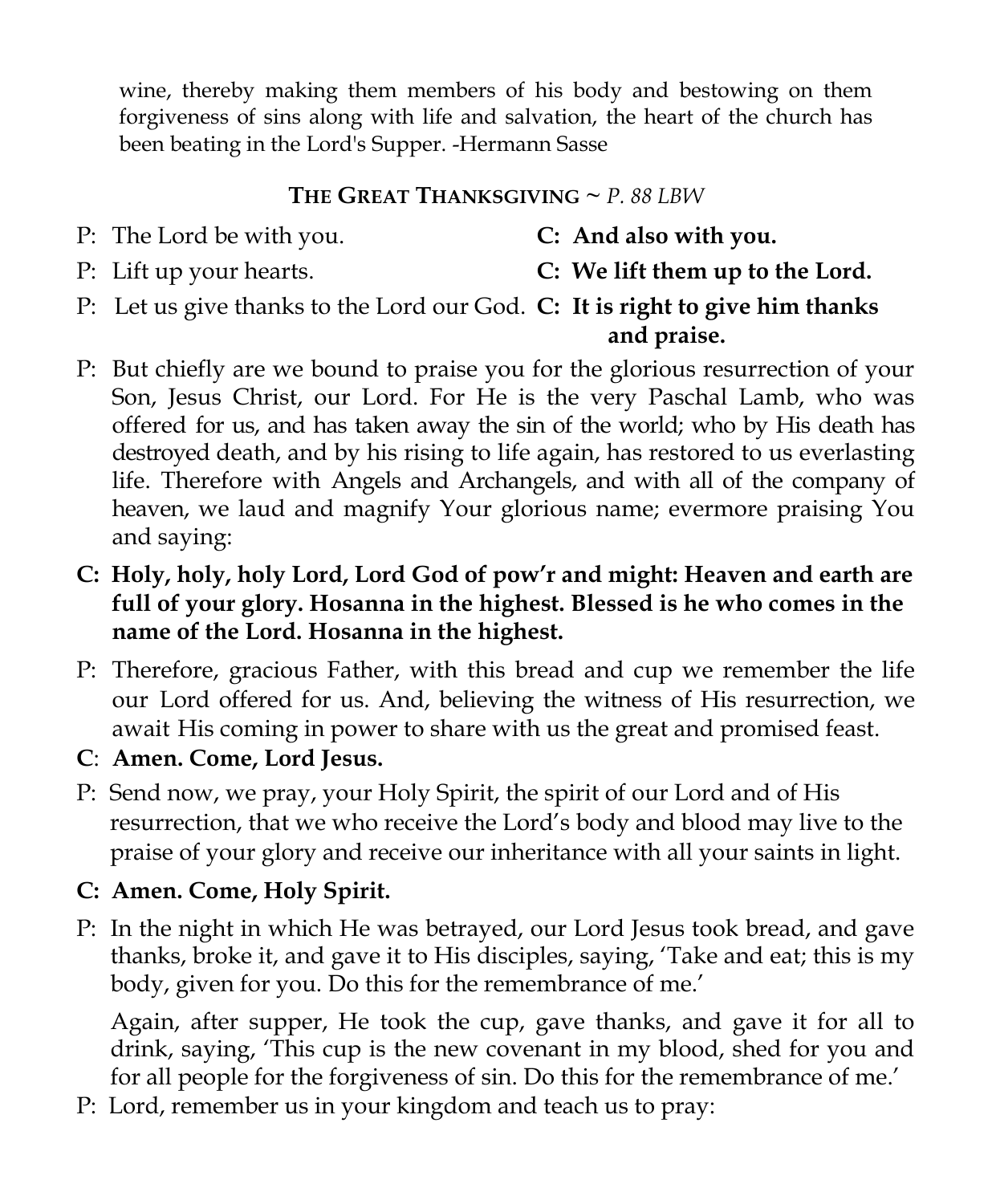**C: Our Father, who art in heaven, hallowed be thy name, thy kingdom come, thy will be done, on earth as it is in heaven. Give us this day our daily bread; and forgive us our trespasses, as we forgive those who trespass against us; and lead us not into temptation, but deliver us from evil. For thine is the kingdom, and the power, and the glory, forever and ever. Amen**

#### **LAMB** OF  $GOD \sim P$ *, 92 LBW*

**Lamb of God, you take away the sin of the world; have mercy on us. Lamb of God, you take away the sin of the world; have mercy on us. Lamb of God, you take away the sin of the world; grant us peace, grant us peace.**

*Please be seated*

#### **DISTRIBUTION**

#### **COMMUNION HYMNS:**

"GOD IS GOOD ALL THE TIME"

*Chorus:*

*God is good, all the time. He put a song of praise in this heart of mine. God is good all the time, Through the darkest night his light will shine. God is good, God is good…, all the time.*

If you're walkin' through the valley And there are shadows all around, Do not fear, He will guide you, He will keep you safe and sound. 'Cause He has promised to never leave you; Nor forsake you, and His Word is true. *Chorus*

We were sinners, so unworthy, Still for us He chose to die. Filled us with His Holy Spirit; Now we can stand and testify

that His love is everlasting, and His mercies they will never end. *Chorus*

Though I may not understand all the plans You have for me. My life is in Your hands, and through the eyes of faith I can clearly see…

God is good, all the time. He put a song of praise in this heart of mine. God is good all the time, Through the darkest night his light will shine. God is good, God is good, God is good, He's so good, God is good, He's so good, … all the time!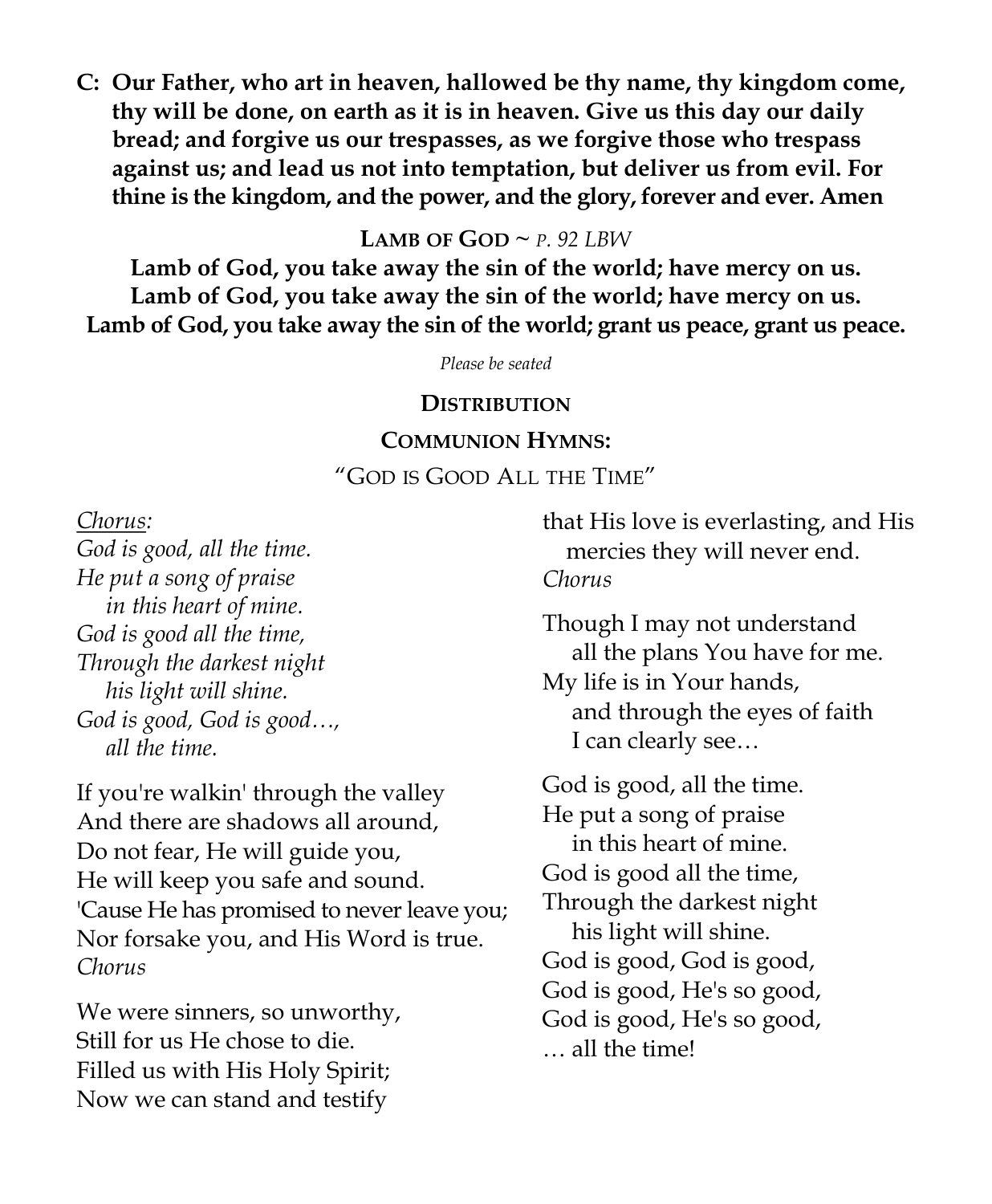#### **"**COME, GRACIOUS SPIRIT, HEAVENLY DOVE"*(LBW #475)*

Come, gracious Spirit, heav'nly dove, With light and comfort from above. Come, be our guardian and our guide; O'er every thought and step preside.

The light of truth to us display And make us know and choose your way; Plant holy fear in ev'ry heart, That we from God may ne'er depart.

Lead us to Christ, the living way, Nor let us from his pastures stray; Lead us to holiness, the road That we must take to dwell with God.

Lead us to heav'n, that we may share Fullness of joy forever there; Lead us to our eternal rest, To be with God forever blest.

#### "ABOVE ALL"

Above all powers, above all kings, Above all nature and all created things, Above all wisdom and all the ways of man, You were here before the world began. Above all kingdoms, above all thrones, Above all wonders the world has ever known, Above all wealth and treasures of the earth, There's no way to measure what you're worth.

Crucified…laid behind a stone, You lived to die…rejected and alone. Like a rose, trampled on the ground, You took the fall And thought of me Above all.

Above all powers, above all kings Above all nature and all created things, Above all wisdom and all the ways of man, You were here before the world began. Above all kingdoms, above all thrones, Above all wonders the world has ever known, Above all wealth and treasures of the earth, There's no way to measure what you're worth.

Crucified…laid behind a stone, You lived to die…rejected and alone. Like a rose, trampled on the ground, You took the fall And thought of me Above all.

#### "LET US BREAK BREAD TOGETHER" *(LBW 212)*

| Let us break bread together on our knees; Let us drink wine together on our knees; |                                          |
|------------------------------------------------------------------------------------|------------------------------------------|
| let us break bread together on our knees. let us drink wine together on our knees. |                                          |
| Refrain                                                                            | Refrain                                  |
| When I fall on my knees,                                                           | Let us praise God together on our knees; |
| with my face to the rising sun,                                                    | let us praise God together on our knees. |
| O Lord, have mercy on me.                                                          | Refrain                                  |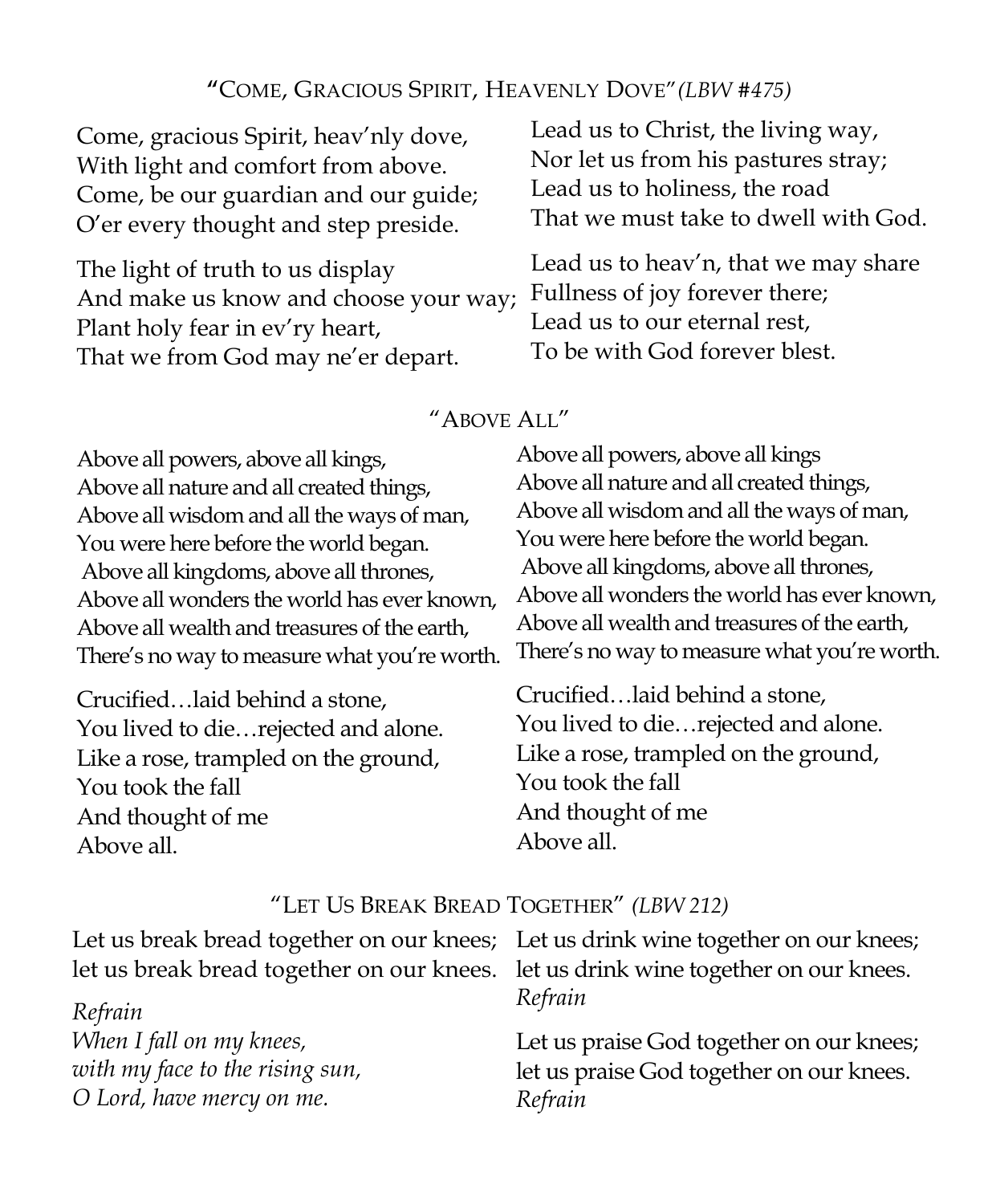### **COMMUNION BLESSING**

- P: The body and blood of our Lord Jesus Christ strengthen you and keep you in his grace.
- **C: Amen**

**POST-COMMUNION CANTICLE ~** "SONG OF SIMEON" *(PGS. 93-94 LBW)*  Now, Lord, you let your servant go in peace, Your word has been fulfilled. My own eyes have seen the Salvation, Which you have prepared in the sight of every people. A light to reveal you to the Nations, And the glory of your people, Israel. Now, Lord, you let your servant go in peace.

### **POST COMMUNION PRAYER**

- P: Let us pray. We give you thanks almighty God, that you have refreshed us through the healing power of this gift of life; and we pray that in your mercy you would strengthen us, through this gift, in faith toward you and in fervent love toward one another; for the sake of Jesus Christ our Lord.
- **C: Amen**

### **BENEDICTION ~***P. 95 LBW*

P: The Lord bless you and keep you. The Lord make his face shine on you and be gracious to you. The Lord look upon you with favor and give you peace. In the name of the Father, ✠ Son, and Holy Spirit.

# **C: Amen**

**CLOSING HYMN ~** "LORD, WHOSE LOVE IN HUMBLE SERVICE" *(LBW #423) VS 1&3* 

Lord, whose love in humble service Bore the weight of human need, Who upon the cross, forsaken, Worked your mercy's perfect deed: We, your servants, bring the worship Not of voice alone, but heart; Consecrating to your purpose Ev'ry gift which you impart.

As we worship, grant us vision, Till your love's revealing light In its height and depth and greatness Dawns upon our quickened sight, Making known the needs and burdens Your compassion bids us bear, Stirring us to ardent service, Your abundant life to share.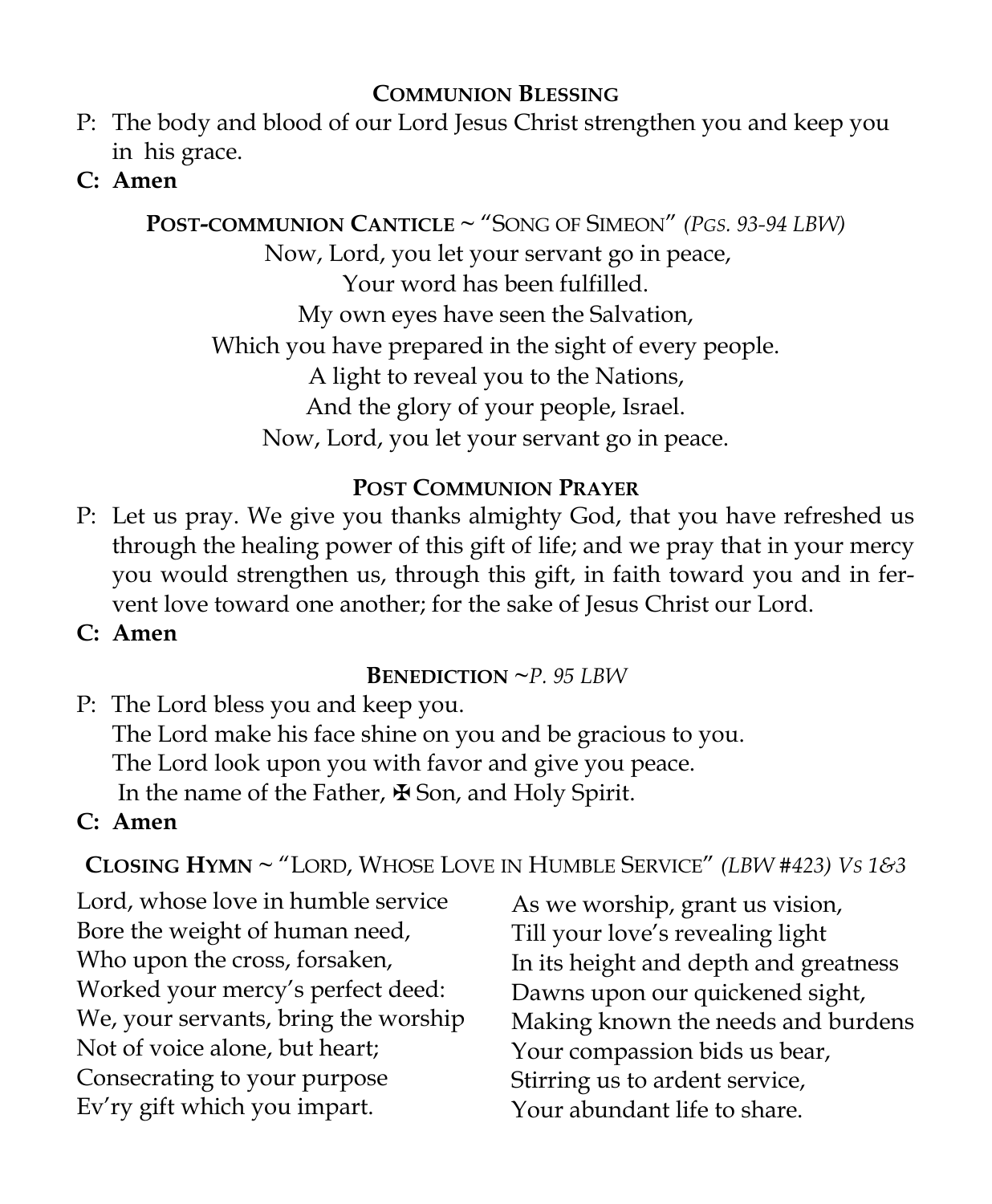#### **DISMISSAL**

P: The Lord be with you! Go and serve in Jesus' name.

### **C: Thanks be to God.**

#### **POSTLUDE**

Liturgy material reprinted from Lutheran Book of Worship, © 1978, Augsburg Fortress; and/or With One Voice, © 1995, Augsburg Fortress. All rights reserved. Used by permission of Augsburg Fortress License #14824-LIT.

#### **ANNOUNCEMENTS**

Volunteer Opportunity... Audio Visual Booth If you would like to be trained in the Audio Visual Ministry, please contact Chris Burris at 303-668-6643.

Save The Date! VBS

Our Vacation Bible School will be held July 3rd-8th!

# Luther Hill Summer Camp

Any student completing grades 2nd-8th is welcome to sign up for church camp at Luther Hill, July 24-29, 2022. Please register at [www.lutherhill.org](http://www.luterhill.org) **ASAP**, to increase our chances of getting that week. Scholarship for camp tuition is available; please see Pastor Martin. For any other information, please contact Carmen Nazario at 972-533-9935.

Last Call for NALC Disaster Relief Donations

This Sunday is the final opportunity to donate gently used or new bath towels. We also need combs, toothpaste, deodorant, and floss. Please place these items on the table in the Fellowship Hall. The Prime Timers will create hygiene bags with these items. Thank you for all of your support.

### Fellowship Directories

The Fellowship Directories are available on the table in the Narthex! We appreciate Jenny Videtto, Denise Moore, and Joseph Byers for helping with this project.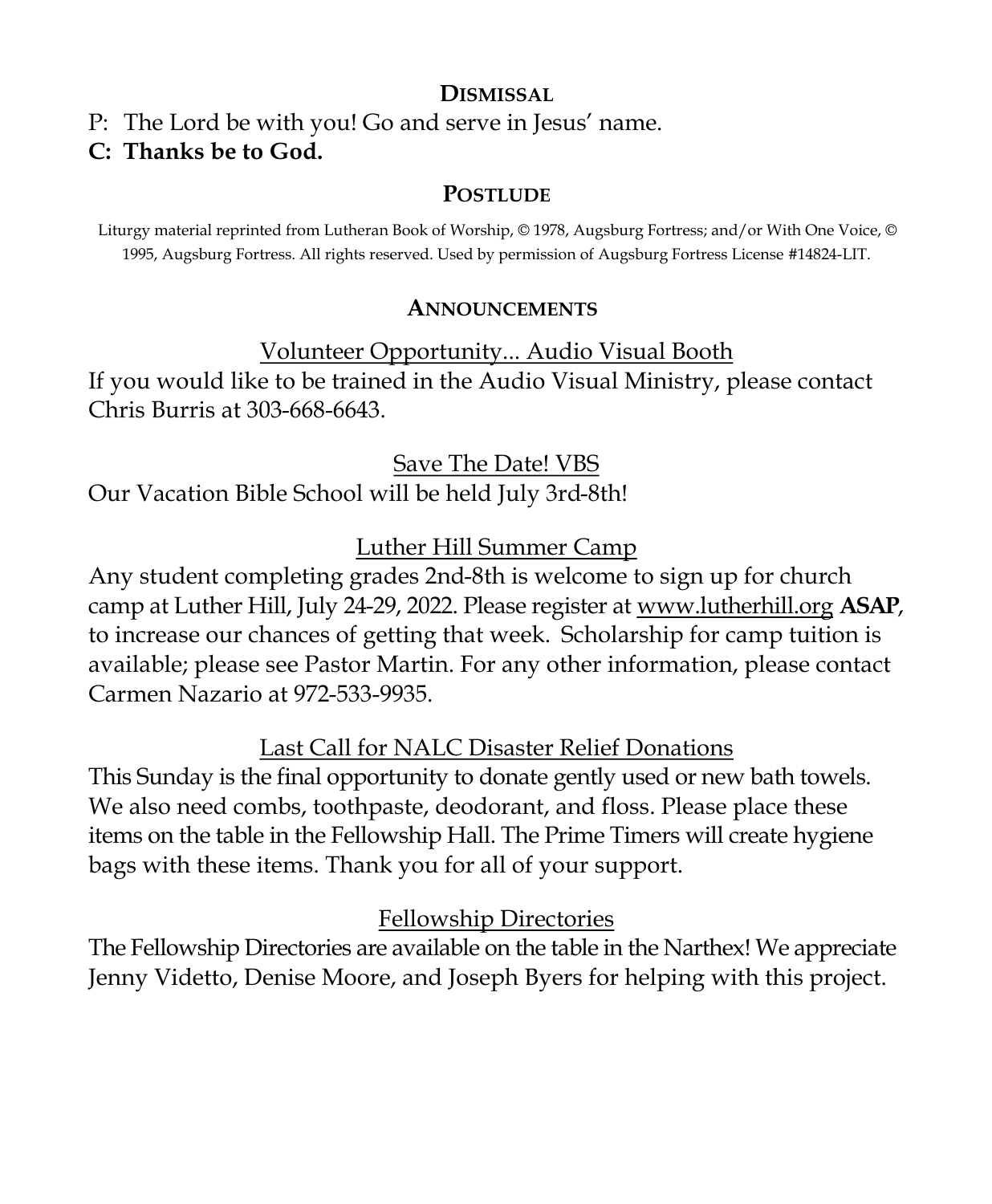### **Our Worship Servants This Morning:**

| Greeter:                    | Chel  |
|-----------------------------|-------|
| Acolytes:                   | Chai  |
| Ushers:                     | Cliff |
| Cantor:                     | Blair |
| Reader:                     | Susa  |
| <b>Communion Assistant:</b> | Chei  |
| Projectionist:              | Toby  |
|                             |       |

lsea Payne rlie and Caedmon Cumming and Sally Dengerud ne Davis an Buntz ryl Pontious y Fite

# **Upcoming Activities at OSLC**

| Tuesday:  | Quilters                                | $9:00$ a.m.  |  |
|-----------|-----------------------------------------|--------------|--|
|           | Wednesday: NO Embroiderer's Guild Today |              |  |
| Thursday: | Adult Bible Study                       | $10:00$ a.m. |  |
|           | <b>Prime Timers</b>                     | 11:30 a.m.   |  |
|           | CODA                                    | 6:00 p.m.    |  |
| Saturday: | Altar Guild Team 2                      |              |  |
| Sunday:   | Choir                                   | $9:15$ a.m.  |  |
|           | Worship                                 | $10:00$ a.m. |  |
|           |                                         |              |  |

#### **Stewardship**

**May 1, 2022**

| <b>Average Monthly Expenses:</b> | \$23,740  | Attendance Last Week        | 90 |
|----------------------------------|-----------|-----------------------------|----|
| <b>Total April Offerings:</b>    | \$21,882  | 2022 Average Attendance 100 |    |
| Offerings on May 1st:            | \$3,636   |                             |    |
| 2022 Offering to Date:           | \$106,161 |                             |    |